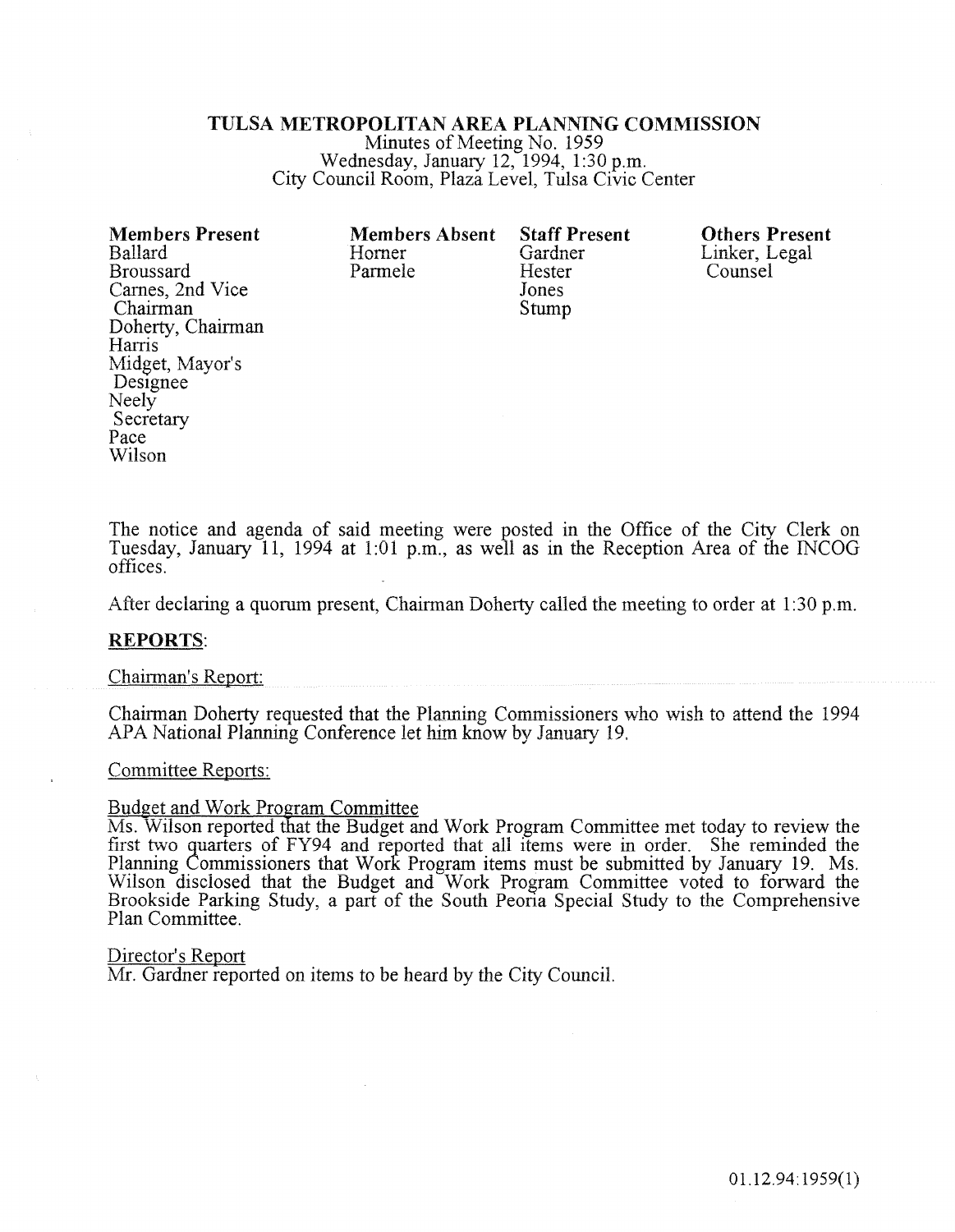## SUBDIVISIONS: WAIVER REOUEST: SECTION 213:

# $Z$ -6426 Ranch Acres (2093) (PD-6) (CD-9)

South of the southeast comer of East 31st Street South and South Gary Place.

Jones presented the Plat Waiver and informed the TAC that he spoke with Charles Norman, applicant, prior to the meeting and he would not be attending the 1 AC meeting.

The applicant is requesting a plat waiver and rezoning on a lot that has been used for additional parking to an office building for a number of years. The requested PK zoning would not permit any buildings, and no change in the existing improvements of the lot is planned.

Staff recommends APPROVAL to waive the platting requirements subject to the following conditions:

- 1. Grading and/or drainage plan approved by the Department of Public Works in the permit process if required.
- 2. Access control agreement, if required by the Department of Public Works (Traffic Engineering).
- 3. Utility extensions and/or easements if needed.

On the MOTION of Cotner, the Technical Advisory Committee voted unanimously to recommend APPROVAL of the PLAT WAIVER for Z-6426 subject to the conditions listed above.

# TMAPC Action; 8 members present:

On MOTION of BALLARD, the TMAPC voted 8-0-0 (Ballard, Broussard, Carnes, Doherty, Harris, Neely, Pace, Wilson "aye"; no "nays"; no "abstentions"; Homer, Midget, Parmele "absent") to APPROVE the Waiver of Plat for Z-6426 as recommended by Staff.

\*\*\*\*\*\*\*\*\*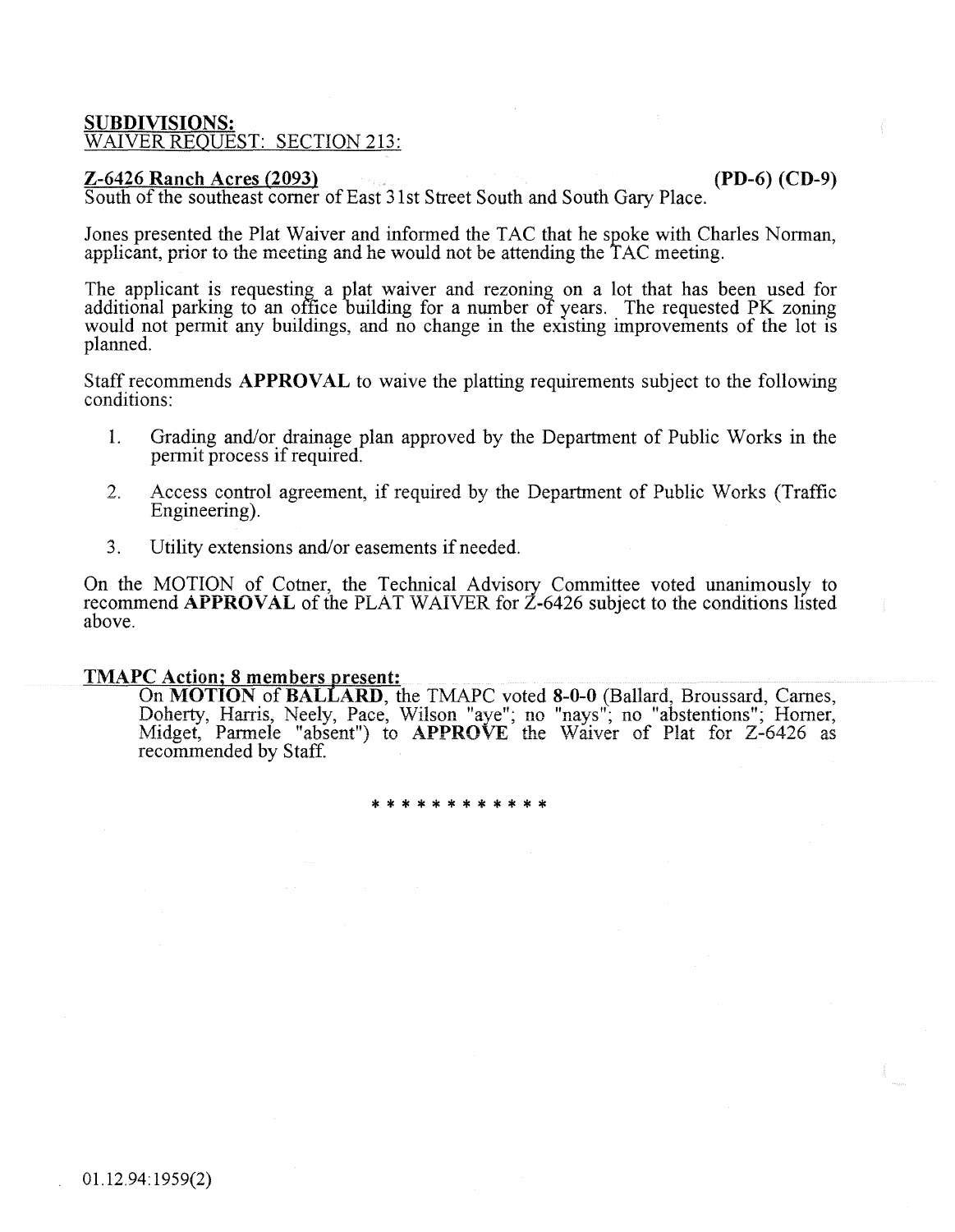## FINAL APPROVAL AND RELEASE:

#### Garnett Park Center (2994) (PD-17)(CD-5)

Southeast comer of East 41st Street & South Garnett Road.

#### Staff Comments

Mr. Jones advised that all releases have been received and Staff was recommending approval, subject to approval by the Legal Department of the restrictive covenants and deed of dedication.

Ted Sack was present representing the plat and was in agreement.

#### TMAPC Action; 7 members present:

On MOTION of NEELY, the TMAPC voted 7-0-0 (Ballard, Broussard, Doherty, Harris, Neely, Pace, Wilson "aye"; no "nays"; no "abstentions"; Carnes, Homer, Midget, Parmele "absent") to APPROVE the Final Plat of Garnett Park Center and RELEASE same as having met all conditions of approval as recommended by Staff subject to approval by the Legal Department.

\* \* \* \* \* \* \* \* \* \* \* \*

# Bradford Oak Estates (PUD 501)(PD-18)(CD-8)

South of the SE/corner of South Yale Avenue  $&$  East 91st Street South.

#### Staff Comments

Mr. Jones advised that all releases have been received and Staff was recommending approval, subject to approval by the Legal Department of the restrictive covenants and deed of dedication.

#### TMAPC Action; 9 members present:

On MOTION of BALLARD, the TMAPC voted 9-0-0 (Ballard, Broussard, Carnes, Doherty, Harris, Midget, Neely, Pace, Wilson "aye"; no "nays"; no "abstentions";<br>Horner, Parmele "absent") to APPROVE the Final Plat of Bradford Oak Estates and RELEASE same as having met all conditions of approval as recommended by Staff subject to approval by the Legal Department.

\*\*\*\*\*\*\*\*\*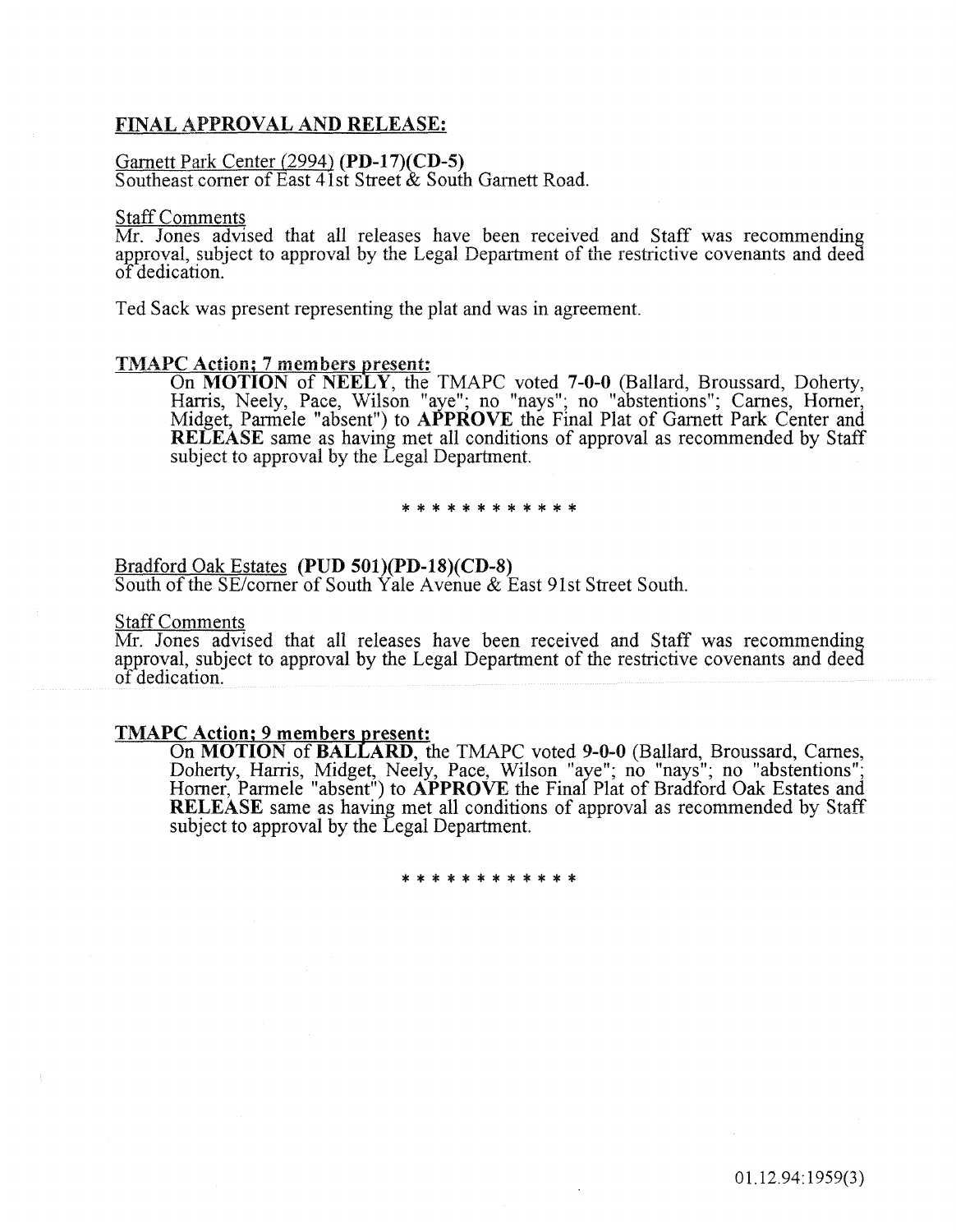# CONTINUED ZONING PUBLIC HEARING:

# ZONING PUBLIC HEARING

Application No.: Z-6420 Applicant: Roy Johnsen Location: 8900 East 71st Street South Date of Hearing: January 12, 1994 Presentation to TMAPC: Roy Johnsen

Present Zoning: AG Proposed Zoning: CS & RM-1

Relationship to the Comprehensive Plan:

The District 18 Plan, a part of the Comprehensive Plan for the Tulsa Metropolitan Area, designates the property as Medium Intensity Linear Development Area- No Specific Land Use on the north 270' fronting on 71st St., Low Intensity - No Specific Land Use and Development Sensitive on the southern 450' of the tract.

According to the Zoning Matrix the request CS and RM -1 District may be found in accordance with the Plan Map if accompanied by a PUD.

#### Staff Comments:

The Comprehensive Plan requires Planned Unit Developments for medium intensity use along 71st Street to properly regulate the compatibility and impact on existing uses as well as to identify the development sensitive areas which should remain undeveloped.

Site Analysis: The subject property is approximately 39 acres in size and is located east of the southeast comer of 71st Street and S. 85th East Avenue. It is partially wooded, gently sloping, vacant, and is zoned AG.

Surrounding Area Analysis: The tract is abutted on the north across East 71st Street by Woodland Hills Mall shopping center, zoned PK, OL, and CG; to the west by a car wash and offices zoned PUD-179-H/RS-3; to the south by a drainageway then single-family dwellings; to the southeast by apartments, zoned PUD-179/RS-3; and to the east by a restaurant zoned CS and vacant property zoned OL.

Zoning and BOA Historical Summary: The history of zoning actions in this area indicate that TMAPC and the City Commission amended the Development Guidelines and Comprehensive Plan Maps and Texts to accommodate medium intensity development in this area and have approved medium intensity zoning and uses with a Planned Unit Development.

Conclusion: Staff can support medium intensity zoning (CS) with a Planned Unit Development to a depth of 330' as recommended by the Comprehensive Plan. Staff can support the RM-1 zoning on the remainder of the tract.

Therefore, Staff recommended APPROVAL of CS zoning to a point 330' south of the centerline of 71st Street South and RM-1 on the remainder of  $\overline{Z}$ -6420, if PUD 507 is approved.

AND

01.12.94: 1959( 4)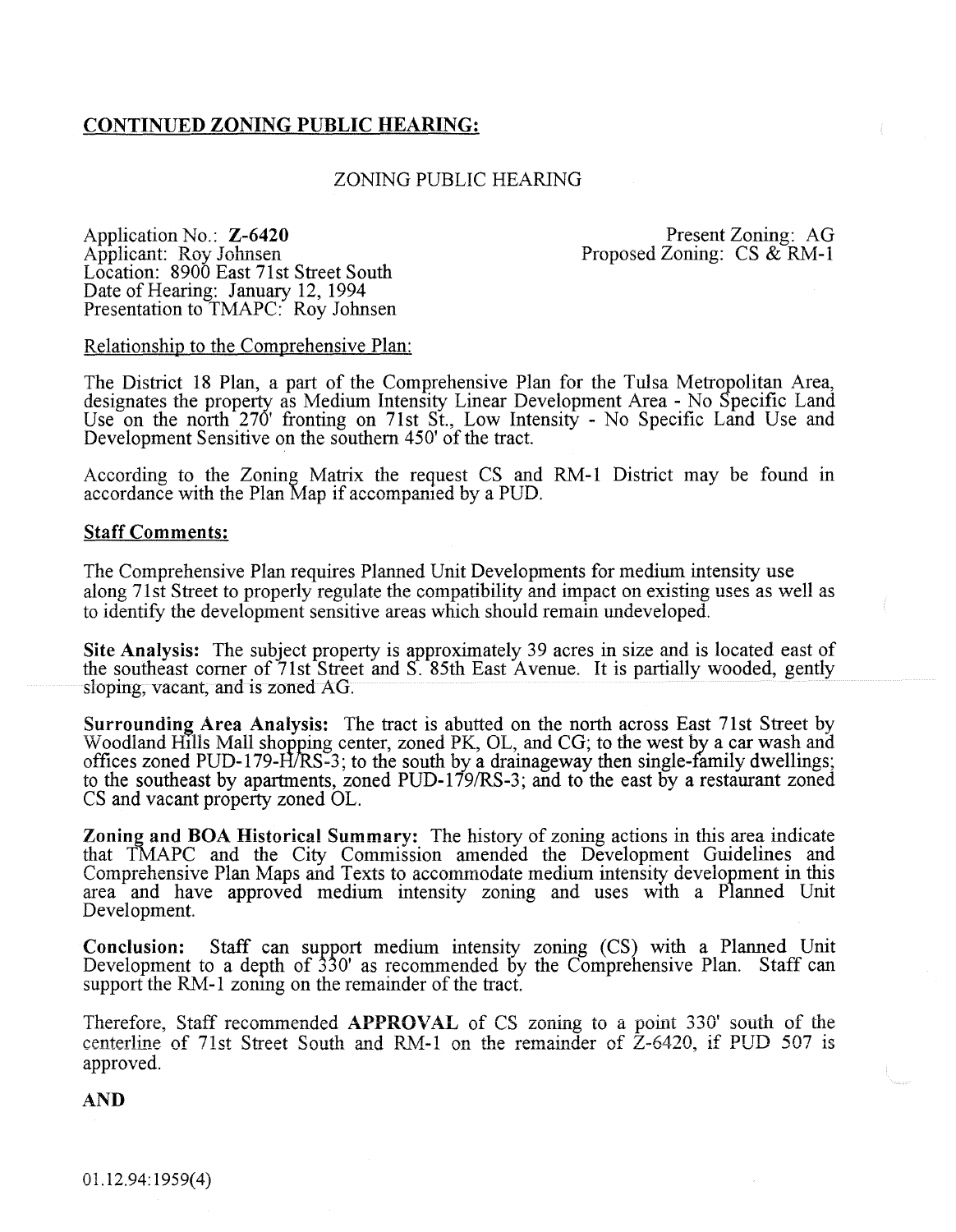#### PUD 507: East of the southeast comer of71st Street South and 85th East Avenue

The applicant is proposing a planned unit development consisting of a commercial area on the north 795' and apartments on the remainder. Accompanying this PUD request is zoning case Z-6420 for CS and RM-1 zoning. Staff has reviewed the proposal and can support tt with certain modifications to bring it into conformance with the Comprehensive Plan, and to coordinate it with surrounding existing and proposed development.

Staff fmds the uses and intensities of development proposed to be in harmony with the spirit and intent of the Code. Based on the following conditions, Staff finds PUD 507 to be:  $(1)$ consistent with the Comprehensive Plan;  $(2)$  in harmony with the existing and expected development of surrounding areas; (3) a unified treatment of the development possibilities of the site; and (4) consistent with the stated purposes and standards of the PUD Chapter of the Zoning Code.

Therefore, Staff recommends APPROVAL of PUD 507 subject to the following conditions:

- 1. The applicant's Outline Development Plan and Text be made a condition of approval, unless modified herein.
- 2. Development Standards: Land Area (Gross)

(Net)

25.4890 acres 24.3302 acres

#### Development Area A - Shopping

| Land Area (Net)<br>Permitted Uses                                                                                                                  | 14.9702 acres<br>As permitted by right within a CS<br>District, except dance hall and Use<br>Unit 12a uses shall only be in the<br>north 400' |
|----------------------------------------------------------------------------------------------------------------------------------------------------|-----------------------------------------------------------------------------------------------------------------------------------------------|
| <b>Maximum Building Floor Area:</b>                                                                                                                | 151,000 sq ft*                                                                                                                                |
| Maximum Building Height:<br>Ceiling<br>Parapet on front of building                                                                                | 30 feet<br>$40 \text{ feet}^*$                                                                                                                |
| <b>Minimum Building Setbacks:</b><br>From centerline of 71st St.<br>From west boundary<br>From east boundary<br>From south boundary of Dev. Area A | $110 \text{ feet}$<br>20 feet<br>50 feet<br>50 feet                                                                                           |
| Minimum Off-Street Parking                                                                                                                         | As required for the applicable Use Unit                                                                                                       |

\*Changes made at TMAPC meeting.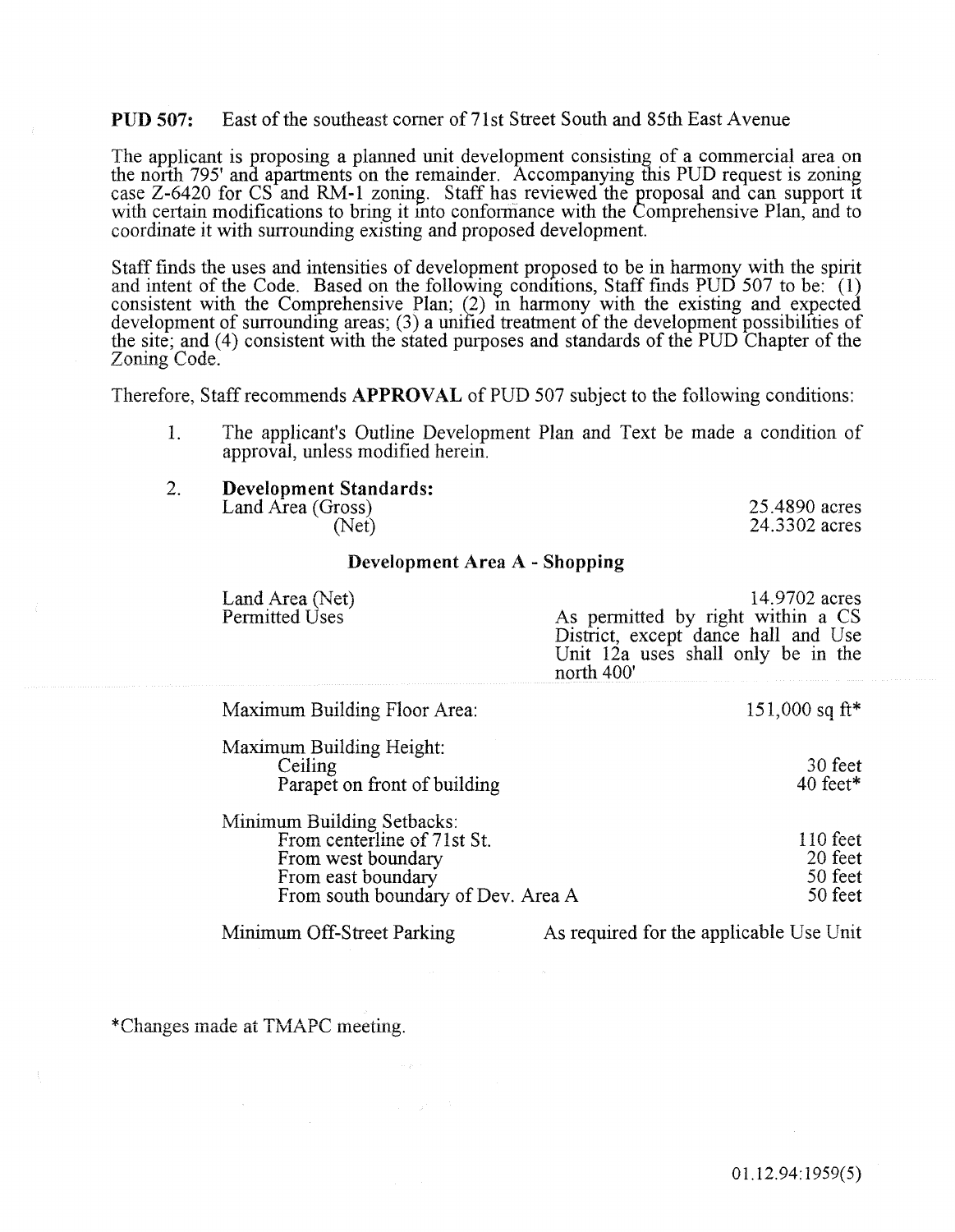Signs

Ground signs shall be limited to the 71 st Street frontage and shall not exceed the following:

One monument sign for the multifamily development in Development Area  $\overrightarrow{B}$  up to 6' in height and 32 sq ft of display surface area. Three signs for businesses in Development Area A up to 25' in height and 125 sq ft of display surface area each.

Wall or canopy signs are permitted up to  $1\frac{1}{2}$  sq ft of display surface area per lineal foot of building wall to which the sign is affixed. No wall signs shall be affixed to the south or east building wall of any wall greater than 600' from the centerline of 71st Street.

#### Development Area B - Multifamily

| Land Area (Net)<br>Permitted Uses                                                                                                    | uses                             |  | 9.36 acres<br>Use Unit 8 and customary accessory |
|--------------------------------------------------------------------------------------------------------------------------------------|----------------------------------|--|--------------------------------------------------|
| Maximum Number of Dwelling Units                                                                                                     |                                  |  | 240                                              |
| Minimum Livability Space per Dwelling Unit                                                                                           |                                  |  | $600$ sq ft                                      |
| Maximum Building Height                                                                                                              |                                  |  | 35'                                              |
| <b>Maximum Stories</b>                                                                                                               |                                  |  | 3                                                |
| Minimum Building Setbacks:<br>From north boundary of Dev. Area B.<br>From east boundary<br>From south boundary<br>From west boundary |                                  |  | $20'$ *<br>50'<br>10'<br>20'                     |
| Other Bulk and Area                                                                                                                  | As required in the RM-1 District |  |                                                  |

Requirements

Signs No wall or ground signs are permitted

\*Changes made at TMAPC meeting.

- 3. Access to the signalized intersection shall be permitted for the commercial development to the east at one location (minimum). The multifamily area shall have at least two or more access points to Development Area A as deemed necessary for proper emergency and normal vehicle access. The location and design of access points onto 71st Street shall be approved by the City Traffic Engineer.
- 4. No Zoning Clearance Permit shall be issued for a development area within the PUD until a Detail Site Plan for the development area, which includes all buildings and required parking, has been submitted to the TMAPC and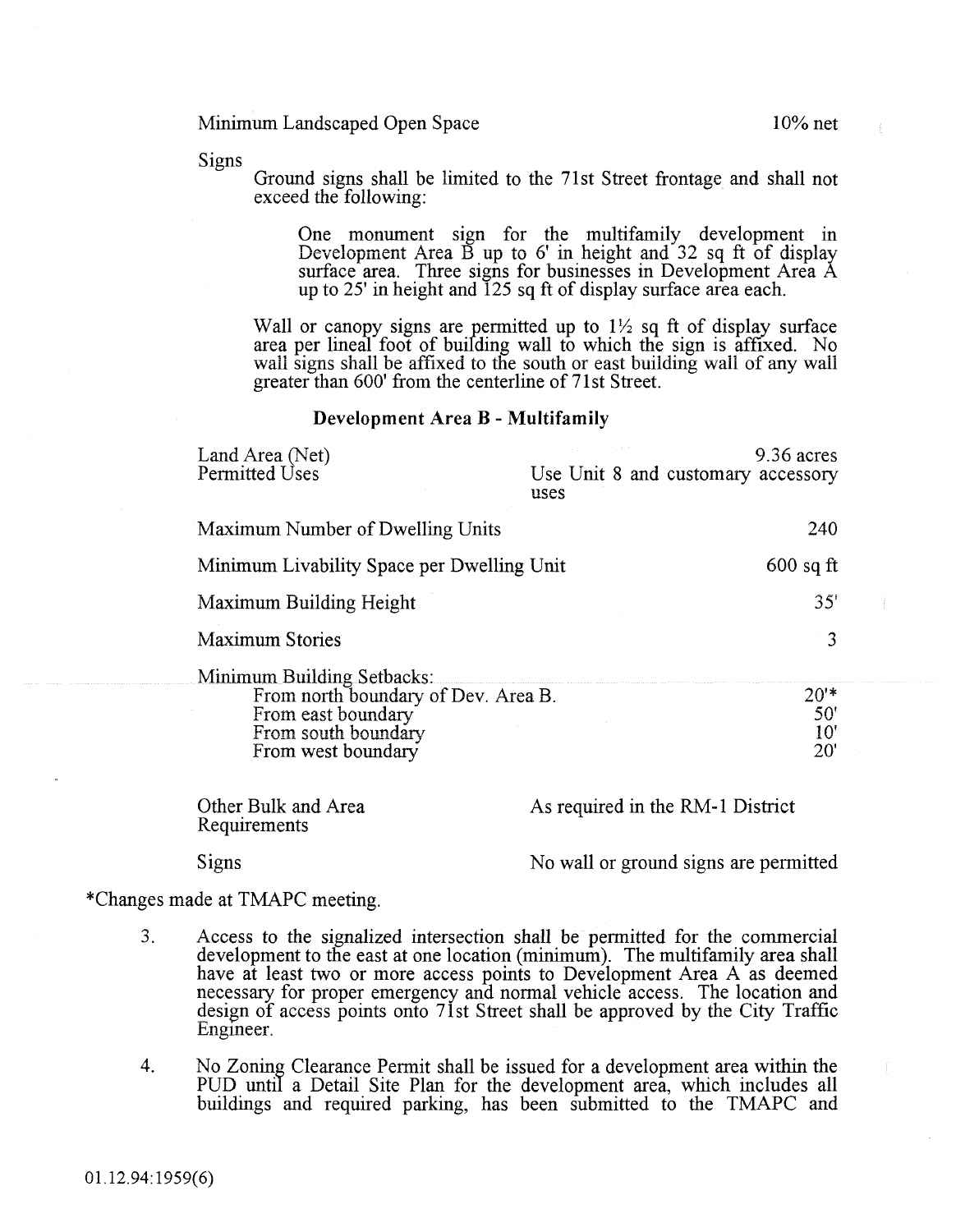approved as being in compliance with the approved PUD Development Standards.

- 5. A Detail Landscape Plan for each development area shall be submitted to the TMAPC for review and approval. A landscape architect registered in the State of Oklahoma shall certify to the zoning officer that all required landscaping and screening fences have been installed in accordance with the approved Landscape Plan for that development area prior to issuance of an Occupancy Permit. The landscaping materials required under the approved Plan shall be maintained and replaced as needed, as a continuing condition of the granting of an Occupancy Permit.
- 6. No sign permits shall be issued for erection of a sign within a development area of the PUD until a Detail Sign Plan for that development area has been submitted to the TMAPC and approved as being in compliance with the approved PUD Development Standards.
- 7. All trash, mechanical and equipment areas shall be screened from public view by persons standing at ground level.
- 8. All parking lot lighting shall be directed downward and away from adjacent residential areas. Light standards shall be limited to a maximum height of 30 feet.
- 9. The Department of Public Works or a Professional Engineer registered in the State of Oklahoma shall certify to the zoning officer that all required stormwater drainage structures and detention areas serving a development area have been installed in accordance with the approved plans prior to issuance of an occupancy permit.
- 10 No Building Permit shall be issued until the requirements of Section 1107E of the Zoning Code has been satisfied and approved by the TMAPC and filed of record in the County Clerk's office, incorporating within the Restrictive Covenants the PUD conditions of approval, making the City beneficiary to said Covenants.
- 11. Subject to review and approval of conditions as recommended by the Technical Advisory Committee.

# Applicant's Comments

Ted Sack distributed a conceptual site plan and aerial photograph of the subject property.

Mr. Johnsen gave a detailed description of surrounding land use and zoning patterns surrounding the subject property. He noted that the apartment complexes to the southeast and northeast are owned by Lincoln Properties, who has entered into a development venture, making multifamily projects to the east under friendly ownership. Mr. Johnsen advised that the triangular area immediately south of the proJect is a detention area providing a substantial open space buffer, and noted that the southern portion of the Venture store to the west of the project extends farther south than the commercial line of the subject property. Mr. Johnsen expounded on the matter of intensity, noting the applicant is requesting 150,000 SF of commercial zoning for the development and extending the CS zoning line 30'. He declared that surrounding land use is sound enough to permit the greater amount of commercial zoning and will not impact other properties, should this application be approved. Mr. Johnsen requested that the setback of the north boundary of multifamily be 20<sup>'</sup> rather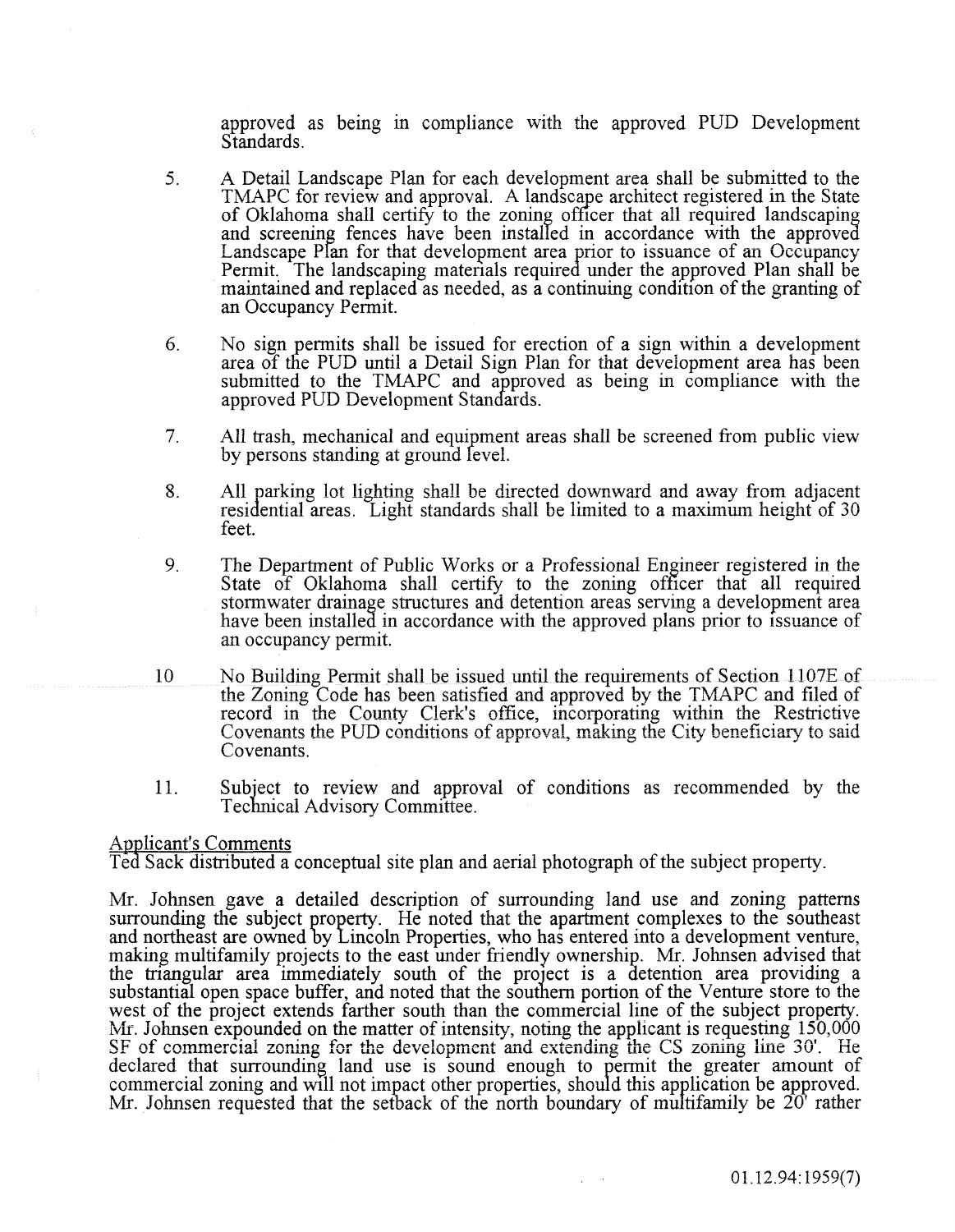than the 30' recommended by Staff. Regarding intensity, Mr. Johnsen explained that the density of multifamily will be reduced so the aggregate intensity of the commercial and multifamily combined is less under this proposal than could occur under conventional zoning. Mr. Johnsen advised that a maximum number of dwelling units of240 is acceptable.

Mr. Johnsen addressed access to the adjoining property on the east of the subject tract. He explained that for this project to be successful would require installation of turning lanes and modifying the median to install left-tum signal. Mr. Johnsen advised that Traffic Engineenng has recommended that the applicant provide some form of access to the adjoining property. He suggested that since the principal egress and ingress is on the applicant's property, portion of the construction cost should be shared by the property to the east. He declared this requires his client to give an easement over private properties to benefit an adjoining property. Mr. Johnsen is not opposed that access be moved to the south to allow for stacking, but was concerned over legal Implications regarding liability and cost of construction and maintenance. He stated that if tliere was sufficient documentation to meet customary standards of commercial tracts where they interconnect, have cross-parking and cross-easements, standard language provided for indemnity, and cost sharing for use, the applicant would have no objection. He suggested that if the Planning Commission places this condition on the applicant, it should be with the contingency that the easement could only be used as existing within the boundaries of the subject property, and that these matters  $\Phi$  resolved prior to occupancy.

Mr. Johnsen informed that trees existing on the site are remaining from a nursery operation, and to the extent possible, the applicant will use existing trees, and as many as possible will be donated to Up with Trees for transplanting.

Regarding the height of the commercial building, Mr. Johnsen requested an allowable height of  $40'$  at the entry for a parapet with 30' ceiling height.

Mr. Neely noted that the conceptual site plan only indicates one access point from the commercial area to multifamily, and noted that Staff recommends two, which has been consistent with Planning Commission past recommendations.

Mr. Johnsen disclosed that two points of access would be provided.

# **Interested Parties**<br>Tom Wenrick

#### 2930 East 51st Street 74105

Mr. Wenrick, developer of the land adjacent to the east of the subject property where the Outback Restaurant is located, advised that to the east of the Outback is property owned by Luby's Cafeteria and behind these two tracts he retains approximately three acres. He Luby's Cafeteria and behind these two tracts he retains approximately three acres. revealed that Mr. Johnsen represented him in the change of zoning for his property. Mr. Wenrick disclosed that he originally created a mutual access easement in front of the Luby's tract and Outback which came into the property boundary approximately 40' - 50' from the stop light. He perceives that the stop light should not be an exclusive benefit to the subject development, but rather for all traffic on the south side for the convenience of accessing the area. Regarding moving the mutual access farther south, Mr. Wenrick had originally hoped that it would be open along 7lst Street. He expressed support for moving it south of the Outback, if the applicant would agree, noting a common drive area provided in the rear. He deemed this to be a good use, to accommodate Luby's, Outback and future development of the remaining three acres. Mr. Wenrick requested the Planning Commission to make mutual access a requirement and that the developer be agreeable to it. He advised that customary language would be acceptable to him.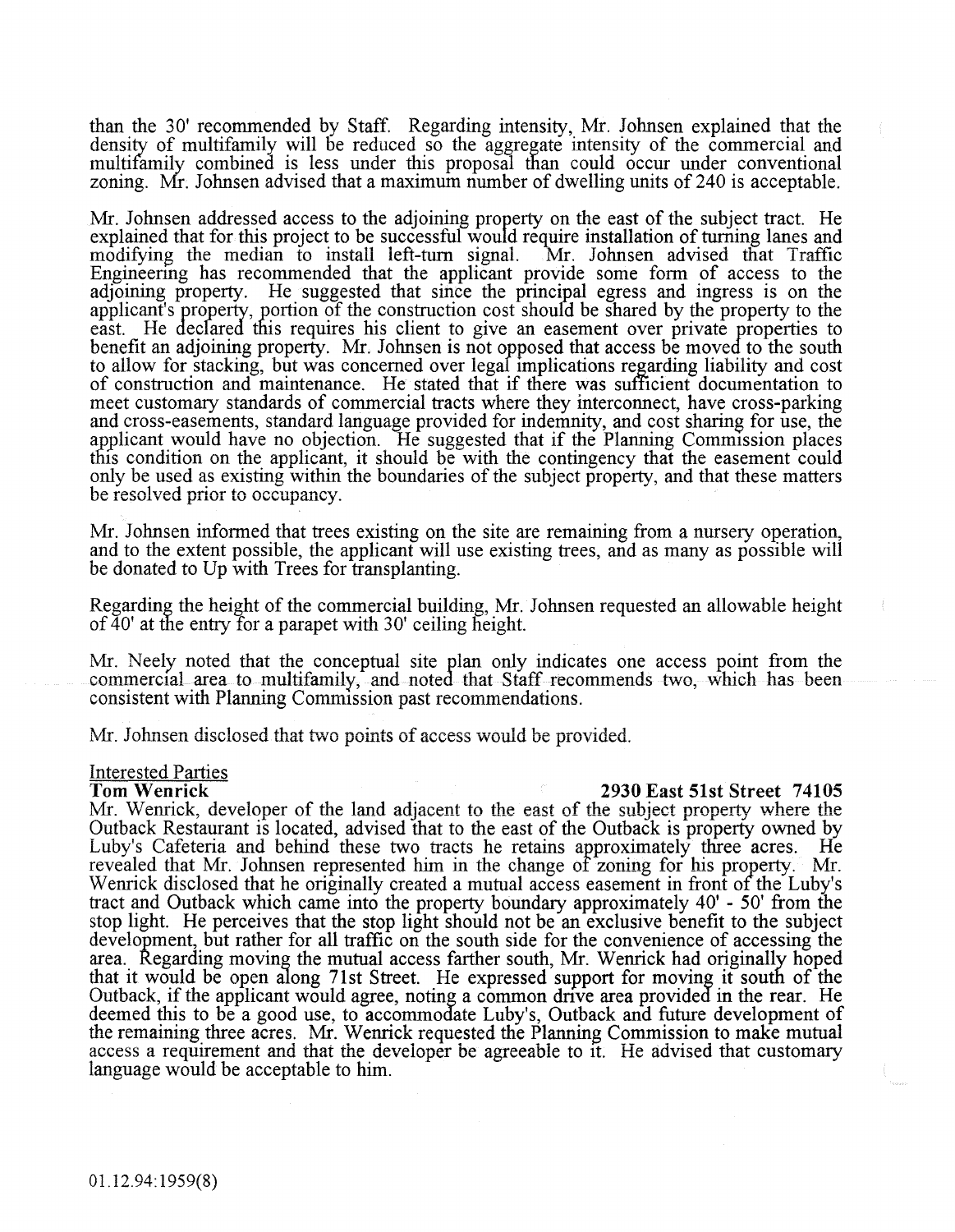There was a discussion over location of the mutual access and problems being faced by location of PSO lines.

Mr. Johnsen was pleased to learn that customary language would be acceptable. However, his client's position is that if there are reasonable cost sharing provisions that deal with indemnity and liabilities and those concepts of location of the internal drives, not the connecting drive, are at the discretion of the applicant. He asked the record to reflect the opportunity to review that issue if it cannot be resolved.

In response to Ms. Wilson's question, Mr. Johnsen explained how cost sharing of access and maintenance is determined.

There was discussion over internal circulation patterns in intensely developed areas with traffic lights provided approximately every quarter mile and ailowing local internal circulation through the developed area on both sides of the light. It was the consensus of the Planning Commission that the detail of cost sharing is a commercial agreement between property owners and not appropriate to be before the Planning Commission.

Mr. Johnsen advised that a condition should not be imposed to give another individual rights to the applicant's property in which he has decision.

Mr. Linker advised that the Planning Commission can only look at what is a reasonable requirement from a platting and subdivision point of view, and that they cannot get into the cost sharing aspect.

Mr. Wenrick advised that he has no problem with bearing the cost of paving for the access point, but does not want to get into an obligation imposed upon him for the upkeep and maintenance of the applicant's shopping center.

#### TMAPC Review

Mr. Neely made a motion to approve CS zoning to a point 360' south of the centerline of 7lst Street South and R.M-1 on ihe remainder of Z-6420 and to approve PUD 507 with the following amendments: the density for the commercial floor space of 151,000 SF, total number of multifamily units of 240, mutual access agreement must be negotiated with the adjacent property owner to the east, commercial building height of 30' maximum for the ceiling area and 40' maximum for the parapet, multifamily setback on the north boundary of 20' and two access points required to the multifamily area. The motion was seconded by Ms. Ballard.

Ms. Wilson questioned the impact of 360' south of the centerline of 71st Street South and what would be lost in the planning aspect regarding future developments in the area.

Mr. Stump noted that there is a density of commercial development established at the nodes of intersections and then expanded w1th the linear development areas. He declared that at present, without the number of shopping centers proposed, congestion is a factor, and in going beyond 330' other undeveloped parcels may come forward with the same proposal for more square footage along with existing developments.

There was discussion over the differences between dedicating a street and the requirement of mutual access.

Addressing the matter of precedent, Chairman Doherty asked Mr. Linker if there are sufficient physical facts, with the drainageway, reduction of multifamily and the facts of adjacent commercial development to allow a 360' zoning line without applying that same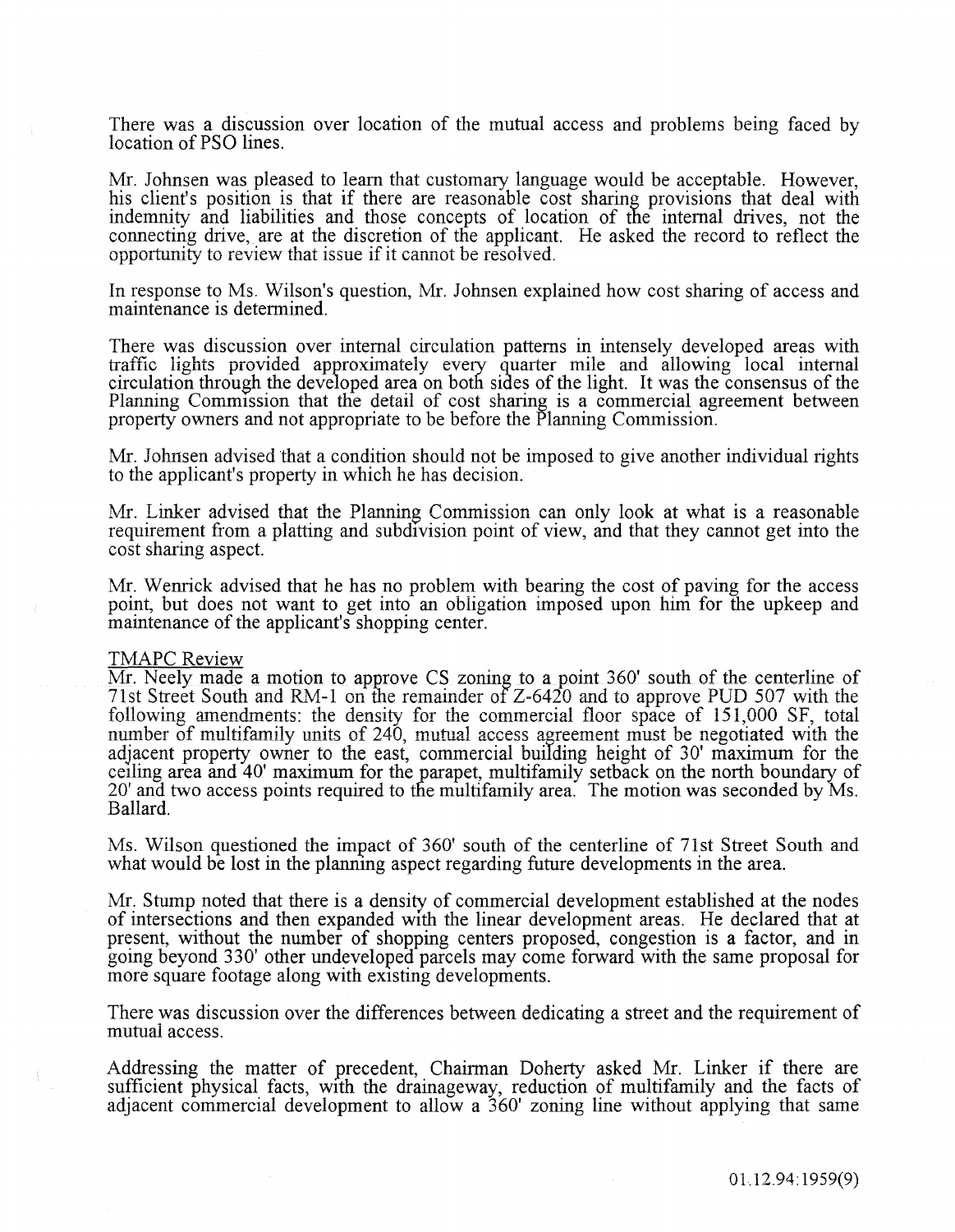standard throughout the general area, as opposed to the linear development area either side of the subject tract.

Mr. Linker advised that this area is unique and a similar situation would have to occur within aPUD.

Mr. Gardner noted that the PUD on the north side of 71st Street between Sam's and Circuit City required that Sam's mutual access go into that tract and also the street north of Circuit. City.

Mr. Johnsen pointed out that was done voluntarily and not as a requirement until a request from the Traffic Engineer.

Ms. Wilson voiced support of mutual access and that 330' of CS should be sufficient. Mr. Broussard also supported the 330' setback as keeping in character with existing development. He advised being opposed to placing a burden on the developer for mutual access.

Mr. Broussard made a motion to amend the primary motion by reducing the CS area to 330', noting that there appears to be no compelling reason to depart from the set standard. Motion seconded by Wilson.

Mr. Broussard then amended his amended motion to delete the mutual access requirement.

Amended motion died for lack of a second.

#### TMAPC Action; 8 members present:

On MOTION of BROUSSARD, the TMAPC voted 3-5-0 (Broussard, Pace, Wilson "aye"; Ballard, Doherty, Harris, Midget, Neely "nays"; no "abstentions"; Carnes, Horner, Parmele "absent") to AMEND the main motion to move the zoning line to 330' with concomitant reduction in the allowable square footage area of commercial.

#### MOTION FAILED

# TMAPC Action; 8 members present:

On MOTION of NEELY, the TMAPC voted 7-1-0 (Ballard, , Doherty, Harris, Midget, Neely, Pace, Wilson "aye"; Broussard "nay"; no "abstentions"; Carnes, Horner, Parmele "absent") to recommend APPROVAL of Z-6420 for CS zoning to a point 360' south of the centerline of 71st Street South and RM-1 on the remainder of Z-6420 and to APPROVE PUD 507 per Staff recommendation with the following amendments: the maximum building floor area in A of 151,000 SF, maximum number of multifamily units of 240 in B, mutual access agreement must be negotiated with the adjacent property owner to the east, maximum building height in A of 30' for the ceiling area and 40' maximum for the parapet on the front of the building, multifamily setback on the north boundary of 20', and the landscape plan should try to save, or move to other locations on the site, the trees on the site remaining from a nursery operation.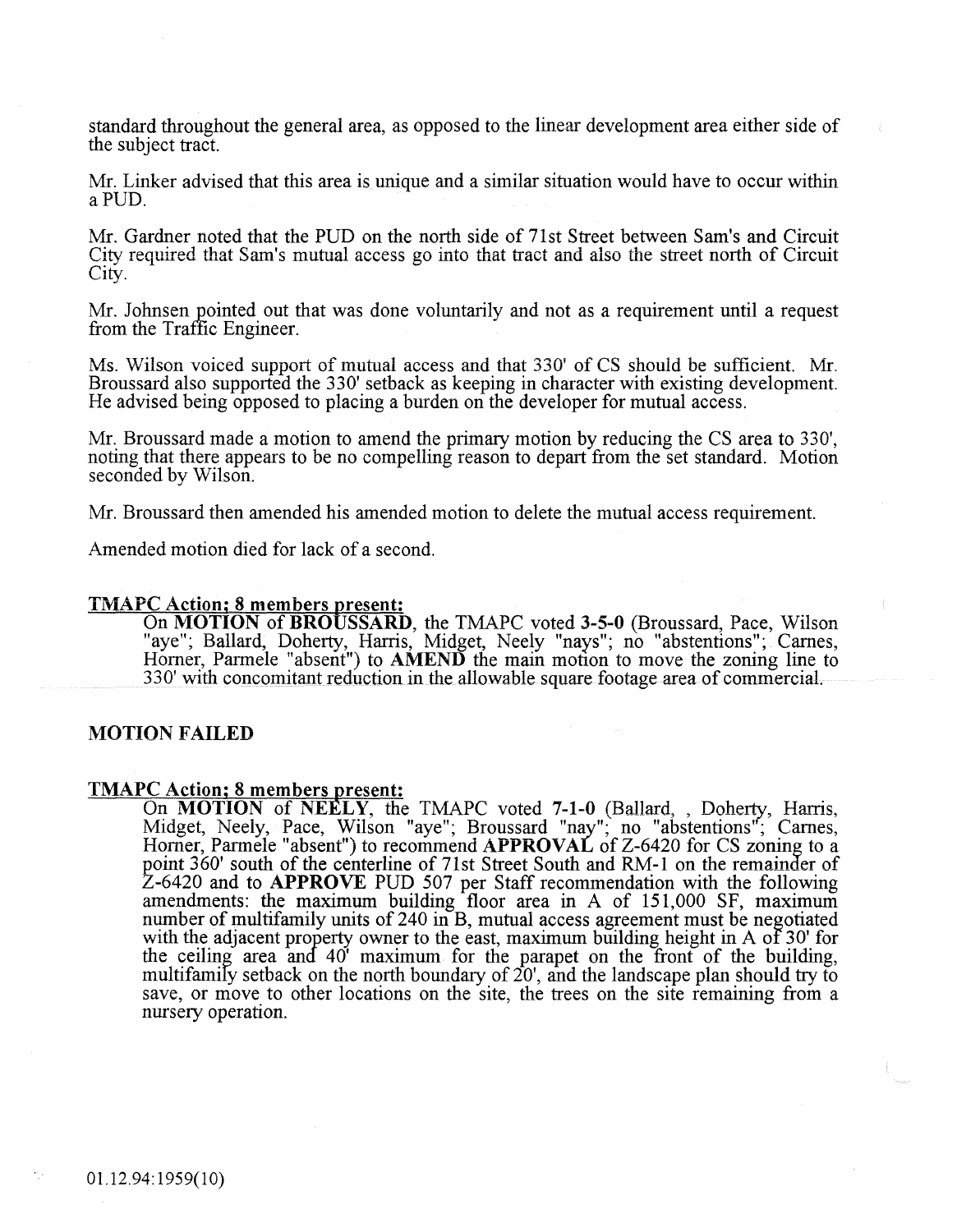#### LEGAL DESCRIPTION Z-6420 CS ZONED AREA

The North 360' of a tract of land that is part of the NE/4 of the NW/4 of Section 12, T-18-N, R-13-E, in the City of Tulsa, Tulsa County, Oklahoma, said tract of land being more particularly described as follows, to-wit: Beginning at a point that is the northeast corner of said NE/4 of the NW/4; thence S  $00^{\circ}02'45''$  W along the Easterly line of said NE/4 and along the Westerly line of "Woodland Hills Annex" an Addition to the City of Tulsa, Tulsa County, OKlahoma, and also along the westerly line of "Woodland Springs I", an Addition to the City of Tulsa, Tulsa County, Oklahoma for 1320.26'; thence S 89° 59' 27" W for 840.56' to a point that is the southeast corner of "El Paseo", an Addition to the City of Tulsa, Tulsa County, Oklahoma; thence N 00° 00' 49" E along the Easterly line of "El Paseo" and a Northerly extension thereof for 1320.39'; thence due East along the Northerly line of said Section 12 for 841.30' to the Point of Beginning of said tract of land.

#### RM-1 ZONED AREA

A tract of land that is part of the NE/4 of the NW/4 of Section 12, T-18-N, R-13-E, in the City of Tulsa, Tulsa County, Oklahoma, said tract of land being more particularly described as follows, to-wit: Beginning at a point that is the northeast corner of said NE/4 of the NW/4; thence S  $00^802'45''$  W along the Easterly line of said NE/4 and along the Westerly line of "Woodland Hills Annex" an Addition to the City of Tulsa, Tulsa County, Oklahoma, and also along the westerly line of "Woodland Springs I", an Addition to the City of Tulsa, Tulsa County, Oklahoma for 1320.26'; thence S 89° 59' 27" W for 840.56' to a point that is the southeast corner of"El Paseo", an Addition to the City of Tulsa, Tulsa County, Oklahoma; thence N 00° 00' 49" E along the Easterly line of "El Paseo" and a Northerly extension thereof for 1320.39'; thence due East along the Northerly line of said Section 12 for 841.30' to the Point of Beginning of said tract of land, less and except the north 360' of said tract..

#### LEGAL DESCRIPTION PUD 507

A tract of land that is part of the NE/4 of the NW/4 of Section 12, T-18-N, R-13-E, in the City of Tulsa, Tulsa County, Oklahoma, said tract of land being more particularly described as follows, to-wit: Beginning at a point that is the northeast corner of said NE/4 of the NW/4; thence S  $00^{\circ}02'45''$  W along the Easterly line of said NE/4 and along the Westerly line of "Woodland Hills Annex" an Addition to the City of Tulsa, Tulsa County, Oklahoma, and also along the westerly line of "Woodland Springs I", an Addition to the City of Tulsa, Tulsa County, Oklahoma for 1320.26'; thence  $\S$   $89^{\circ}$ 59' 27" W for 840.56' to a point that is the southeast corner of "El Paseo", an Addition to the City of Tulsa, Tulsa County, Oklahoma; thence N 00° 00' 49" E along the Easterly line of "El Paseo" and a Northerly extension thereof for 1320.39'; thence due East along the Northerly line of said Section 12 for 841.30' to the Point of Beginning of said tract of land.

#### \* \* \* \* \* \* \* \* \* \* \* \*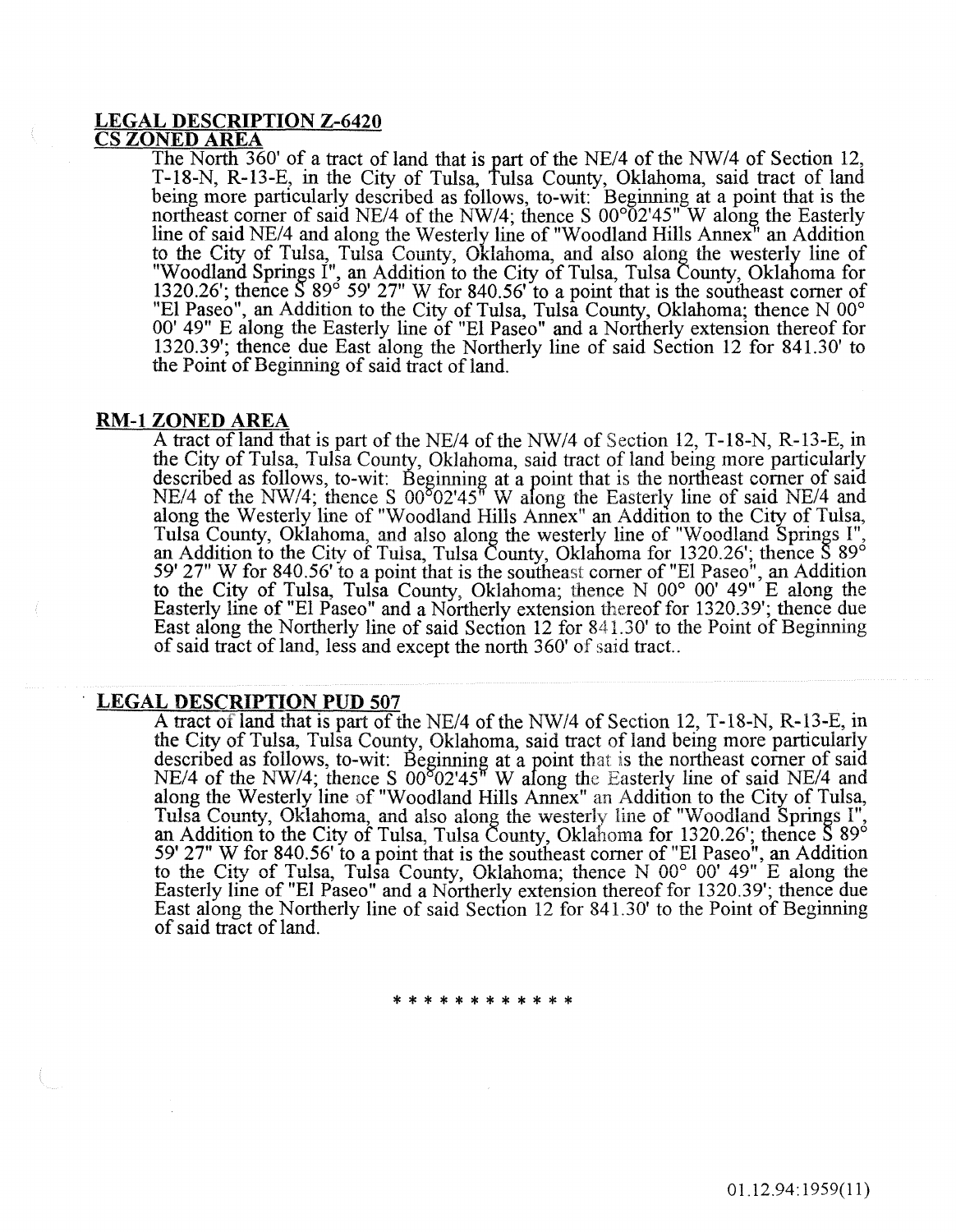# ZONING PUBLIC HEARING:

## ZONING PUBLIC HEARING

Application No.: CZ-208 Present Zoning: AG<br>
Applicant: John Owens Proposed Zoning: IL Applicant: John Owens<br>Location: East of 20 East of 209th West Avenue on the south side of Wekiwa Road, 20520 Wekiwa Road Date of Hearing: January 12, 1994 Presentation to TMAPC: John Owens

# Relationship to the Comprehensive Plan:

The Sand Springs 1979 Comprehensive Plan designates the area as Corridor. The Sand Springs 1994 Comprehensive Plan, that has been recommended for approval by the Sand Springs Planning Commission, designates this area for Medium Intensity Uses which may be found in accordance with the Plan.

#### Staff Comments:

Site Analysis: The subject property is approximately 1.5 acres in size. It is nonwooded, flat, and there is a vacant school house and large storage building on the property.

Surrounding Area Analysis: The tract is abutted on the north by vacant property, zoned CG; and to the south, east, and west by vacant property, zoned AG all within the City Limits of Sand Springs.

Zoning and BOA Historical Summary: TMAPC denied a request to rezone an acre tract located west of 209th West Avenue on the south side of Wekiwa Road from AG to CS and approved a request to rezone a portion of a 5 acre tract that is located at the northeast corner of 221st West Avenue and Wekiwa Road from AG to RS and denied RMH zoning. The County Board of Adjustment denied a request for a Use Variance on the subject property in November 1993.

There is CG zoning north of the subject property and west of the property where it fronts on Wekiwa Road. The Sand Springs Comprehensive Plan designates this location as being within a Corridor and there is IL zoning to the west of the subject tract which would support a higher intensity use. The required 75' setback and buffering requirements from abutting AG zoned property will limit the building area for industrial uses on the lot. Because of existing zoning and the Comprehensive Plan, staff recommends APPROVAL of IL zoning for CZ-208.

There were no interested parties in attendance.

# **Applicant's Comments<br>John Owens**

20520 Wekiwa Road, Sand Springs Mr. Owens explained that this property is the site of the former Tanglewood School which was abandoned in 1968. He is currently using the property for light manufacturing.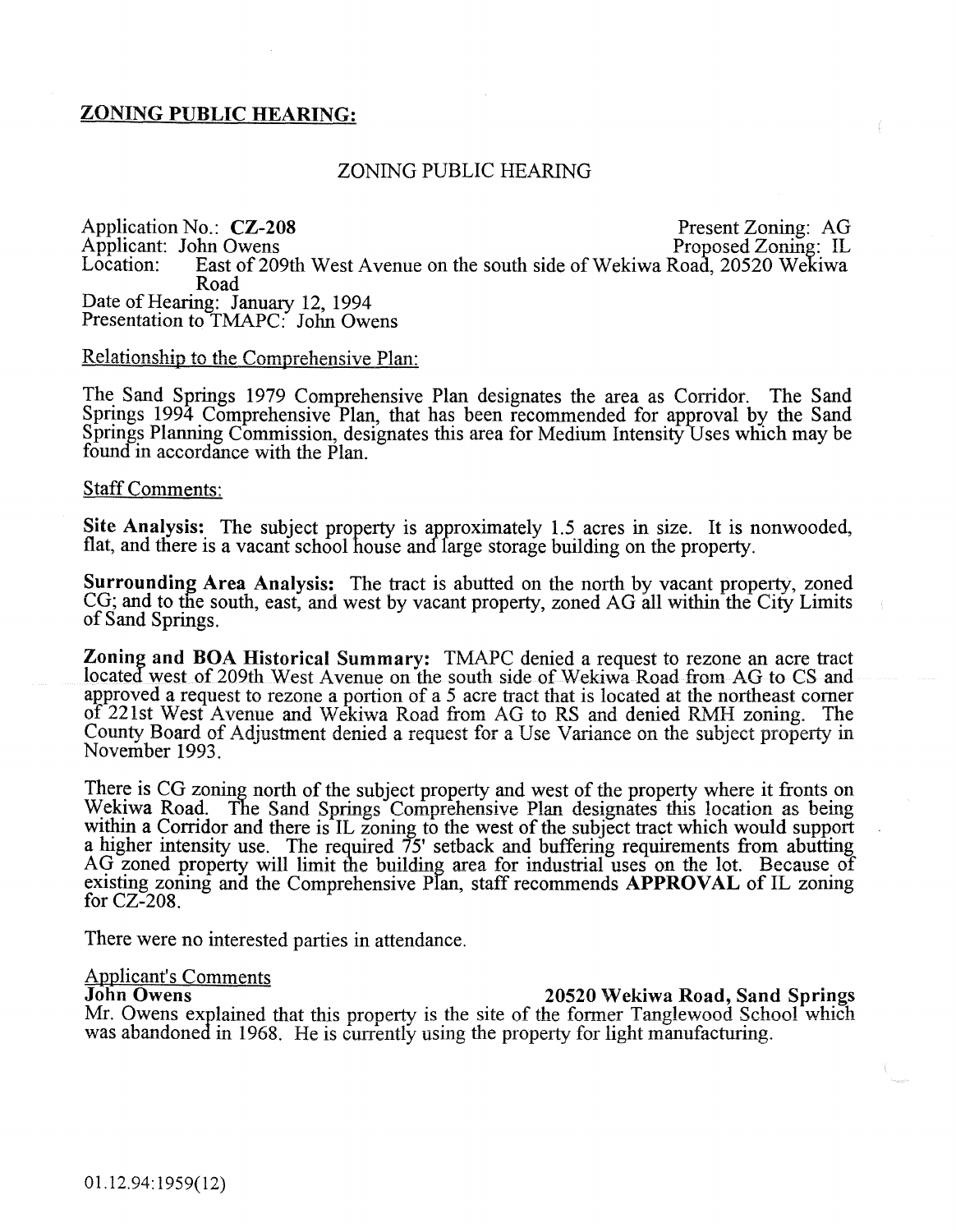#### Ron Fields, Tulsa County Inspector

Mr. Fields informed that the applicant started his operation without the knowledge of zoning requirements and was cited. Responding to questions from Chairman Doherty, Mr. Fields advised there have been no complaints of the operation.

#### TMAPC Action; 8 members present:

On **MOTION** of **HARRIS**, the TMAPC voted 6-1-1 (Ballard, Doherty, Harris, Midget, Pace, Wilson "aye"; Neely "nay"; Broussard "abstaining"; Carnes, Homer, Parmele "absent") to recommend APPROVAL of IL zoning for CZ-208 per Staff recommendation and recommendation from the Sand Springs Planning Commission.

#### LEGAL DESCRIPTION

Beginning at a point on the section line between Sections 2 and 11 in Township 19 North, Range 10 East, 1320 ' East of the Corners of Sections 2, 3, 10, and 11, and in said Township and Range; thence West 313'; thence South 208. 7', thence East 313', thence North 208. 7' to the place of beginning, containing one and one half acres and all being in the NW, NW, Section 11, Township 19 North, Range 10 East, Tulsa County, Oklahoma, and located at 20520 Wekiwa Road, Sand Springs, Oklahoma.

#### \* \* \* \* \* \* \* \* \* \* \* \*

#### ZONING PUBLIC HEARING:

#### ZONING PUBLIC HEARING

Application No.: PUD 506/Z-6433<br>Applicant: Tim Terrel Proposed Zoning: CO, CS, RM-O, RS-3 & PUD Proposed Zoning: CO, CS, RM-O, RS-3  $\&$  PUD Location: Southwest corner of 91st St. S. & South Garnett Rd. Date of Hearing: January 12, 1994

Chairman Doherty announced that a continuance has been requested to January 19, 1994 to allow Staff additional time for review of the application.

There were no interested parties in attendance.

#### TMAPC Action; 7 members present:

On MOTION of NEELY, the TMAPC voted 7-0-0 (Ballard, Broussard, Doherty, Harris, Neely, Pace, Wilson "aye"; no "nays"; no "abstentions"; Carnes, Horner,<br>Midget, Parmele "absent") to **CONTINUE** PUD 506\Z-6433 to January 19, 1994.

\* \* \* \* \* \* \* \* \* \* \*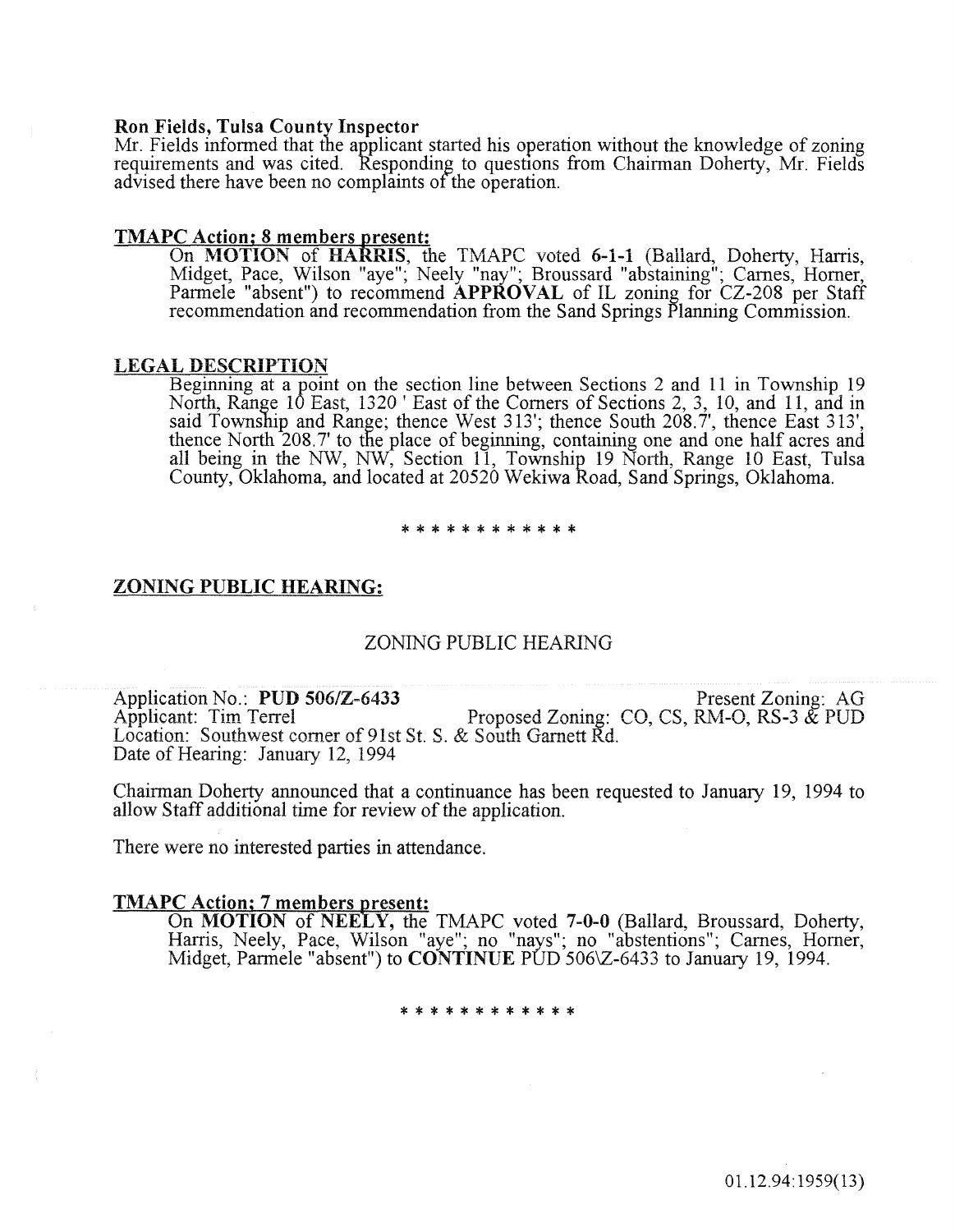#### Z-6344 SP-3-a: Minor Amendment to Corridor Site Plan 6209 S. 107th E. Avenue N 140' Lot 2, Block 1, Fred C. Langenkamp Addition

The applicant has redesigned the parking area in front of the building, eliminated a truck loading dock and reduced the size of the first phase of development. The revised plan is still appropriate for the area and complies with the parking and landscaping requirements. Therefore, Staff recommends APPROVAL of Z-6344-SP-3-a.

#### TMAPC Action; 8 members present:

On MOTION of BALLARD, the TMAPC voted 8-0-0 (Ballard, Broussard, Doherty, Harris, Midget, Neely, Pace, Wilson "aye"; no "nays"; no "abstentions"; Carnes,<br>Horner, Parmele "absent") to APPROVE Z-6344-SP-3a Minor Amendment to Corridor Site Plan as recommended by Staff.

#### \*\*\*\*\*\*\*\*\*\*\*\*

PUD- 468 Detail Landscape and Sign Plans Lot 4, Block 1 Sam's Center - north of the northwest corner of 71st Street South and Mingo Road *{Waffle House}* 

The proposed Landscape Plan complies with the PUD requirements. Staff, therefore, recommends APPROVAL of the Landscape Plan for Waffle House.

#### DETAIL SIGN PLAN

The applicant is proposing a 25' high ground sign containing 160 SF of display surface area. Also, the applicant requests wall signs on the north, south and east sides of the building, containing 26 SF each. All the signs comply with the PUD conditions, and therefore, Staff recommends APPROVAL.

#### **TMAPC Action; 8 members present:**

On MOTION of MIDGET, the TMAPC voted 8-0-0 (Ballard, Broussard, Doherty, Harris, Midget, Neely, Pace, Wilson "aye"; no "nays"; no "abstentions"; Carnes,<br>Horner, Parmele "absent") to APPROVE PUD 468 Detail Landscape Plan and Detail Sign Plan.

\*\*\*\*\*\*\*\*\*\*\*\*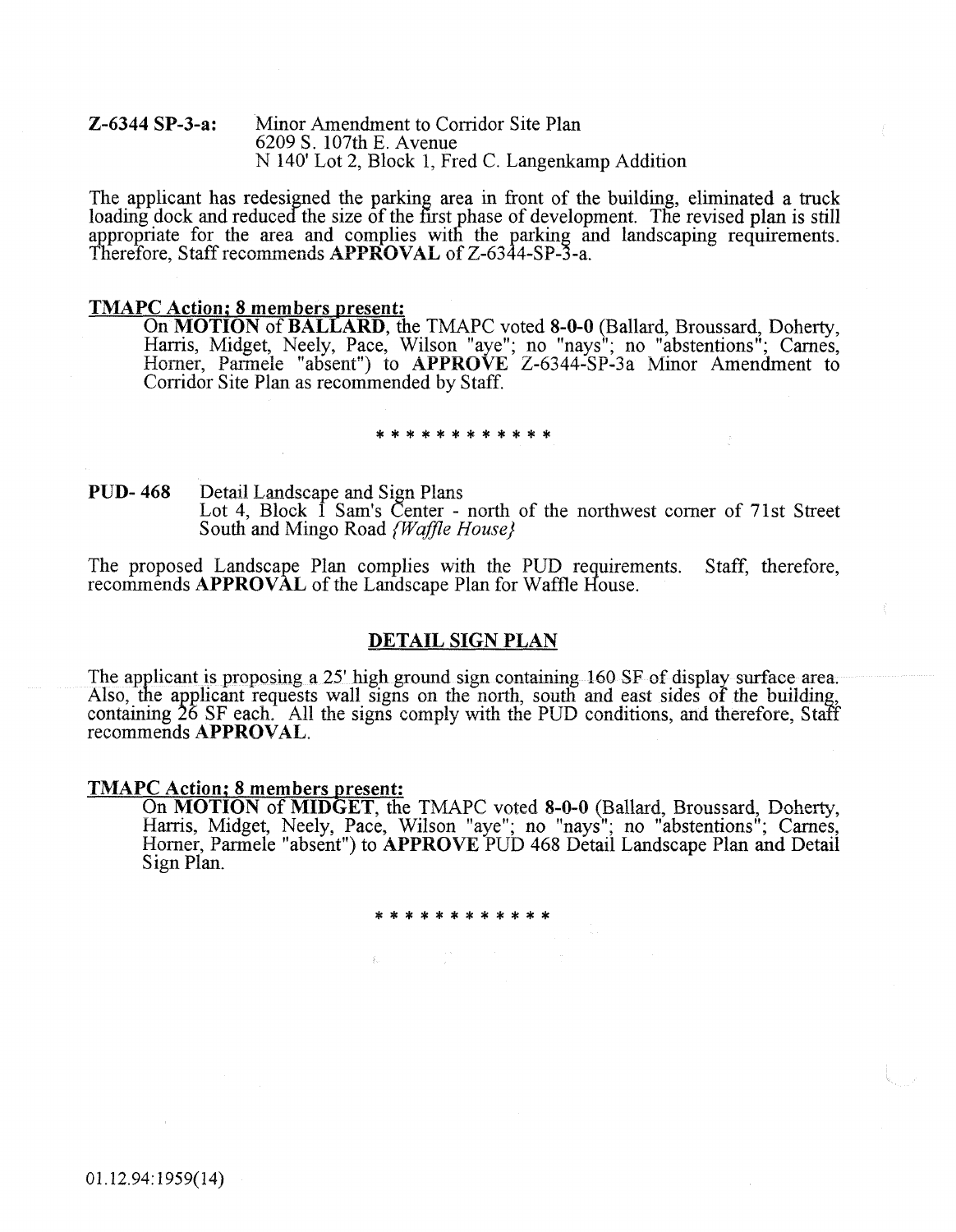PUD 489 Detail Sign Plan - Northeast corner of 71st Street and Mingo Road (El Chico)

The applicant is proposing a second 25' high ground sign containing 56 SF of display surface area. The sign would front Mingo Road and be near the northwest comer of the lot. The sign complies with the PUD development standards; therefore, Staff recommends APPROVAL.

# **TMAPC Action; 8 members present:**

On MOTION of MIDET, the TMAPC voted 8-0-0 (Ballard, Broussard, Doherty, Harris, Midget, Neely, Pace, Wilson "aye"; no "nays"; no "abstentions"; Carnes, Homer, Parmele "absent") to APPROVE PUD 489 Detail Sign Plan as recommended by Staff.

\* \* \* \* \* \* \* \* \* \* \* \*

There being no further business, the Chairman declared the meeting adjourned at  $2:55$  p.m.

Date Approved: Chairman ATTEST: